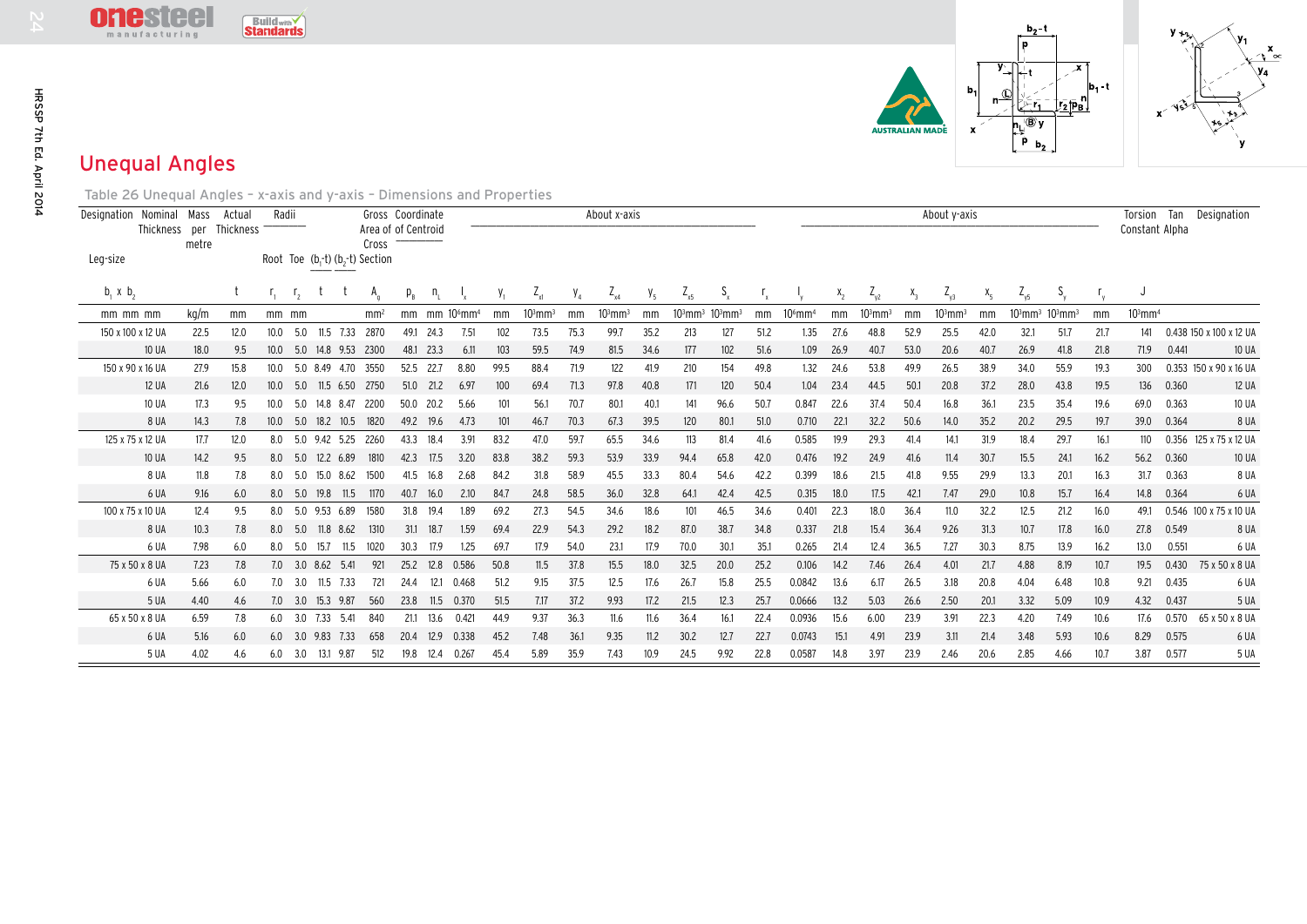## Unequal Angles

Table 27 Unequal Angles – x-axis and y-axis – Properties for Assessing Section Capacity

| Designation       | <b>Yield Stress</b><br>Form Factor |       |                       | About x-axis |                       | About y-axis          | <b>Yield Stress</b> | Form Factor |                       | About x-axis      | About y-axis | Designation           |                   |
|-------------------|------------------------------------|-------|-----------------------|--------------|-----------------------|-----------------------|---------------------|-------------|-----------------------|-------------------|--------------|-----------------------|-------------------|
|                   |                                    |       | Load A                | Load C       | Load B                | Load D                |                     |             | Load A                | Load C            | Load B       | Load D                |                   |
|                   |                                    |       | $L_{\rho \chi}$       | $Z_{ex}$     | $Z_{ey}$              | $Z_{ey}$              |                     |             | $Z_{ex}$              | $Z_{ex}$          | $Z_{ey}$     | $Z_{ey}$              |                   |
| $mm$ $mm$ $mm$    | MPa                                |       | $103$ mm <sup>3</sup> | $103$ mm $3$ | $103$ mm <sup>3</sup> | $103$ mm <sup>3</sup> | MPa                 |             | $103$ mm <sup>3</sup> | $103$ mm $3$      | $103$ mm $3$ | $103$ mm <sup>3</sup> |                   |
|                   |                                    |       | 300PLUS® *            |              |                       |                       |                     |             |                       | AS/NZS 3679.1-350 |              |                       |                   |
| 150 x 100 x 12 UA | 300                                | 1.00  | 102                   | 110          | 35.3                  | 38.2                  | 340                 | 1.00        | 100                   | 110               | 34.7         | 38.2                  | 150 x 100 x 12 UA |
| 10 UA             | 320                                | 0.975 | 74.8                  | 81.7         | 26.0                  | 30.9                  | 360                 | 0.943       | 73.0                  | 78.9              | 25.3         | 30.9                  | 10 UA             |
| 150 x 90 x 16 UA  | 300                                | 1.00  | 132                   | 133          | 39.5                  | 39.8                  | 340                 | 1.00        | 130                   | 133               | 39.0         | 39.8                  | 150 x 90 x 16 UA  |
| 12 UA             | 300                                | 1.00  | 96.3                  | 104          | 28.8                  | 31.1                  | 340                 | 1.00        | 94.6                  | 104               | 28.3         | 31.1                  | 12 UA             |
| 10 UA             | 320                                | 0.973 | 70.6                  | 81.8         | 21.2                  | 25.2                  | 360                 | 0.940       | 68.8                  | 79.5              | 20.6         | 25.2                  | <b>10 UA</b>      |
| 8 UA              | 320                                | 0.863 | 53.1                  | 60.3         | 15.9                  | 21.0                  | 360                 | 0.836       | 51.2                  | 57.9              | 15.4         | 21.0                  | 8 UA              |
| 125 x 75 x 12 UA  | 300                                | 1.00  | 68.6                  | 70.5         | 20.6                  | 21.2                  | 340                 | 1.00        | 67.6                  | 70.5              | 20.3         | 21.2                  | 125 x 75 x 12 UA  |
| 10 UA             | 320                                | 1.00  | 51.6                  | 57.2         | 15.5                  | 17.2                  | 360                 | 1.00        | 50.6                  | 57.2              | 15.2         | 17.2                  | 10 UA             |
| 8 UA              | 320                                | 0.964 | 39.8                  | 46.0         | 11.9                  | 14.3                  | 360                 | 0.931       | 38.8                  | 44.7              | 11.6         | 14.3                  | 8 UA              |
| 6 UA              | 320                                | 0.824 | 26.8                  | 30.1         | 8.07                  | 11.2                  | 360                 | 0.799       | 25.8                  | 28.7              | 7.75         | 11.2                  | 6 UA              |
| 100 x 75 x 10 UA  | 320                                | 1.00  | 39.4                  | 40.9         | 15.9                  | 16.6                  | 360                 | 1.00        | 38.8                  | 40.9              | 15.7         | 16.6                  | 100 x 75 x 10 UA  |
| 8 UA              | 320                                | 1.00  | 31.2                  | 33.1         | 12.6                  | 13.9                  | 360                 | 1.00        | 30.6                  | 32.1              | 12.4         | 13.9                  | 8 UA              |
| 6 UA              | 320                                | 0.946 | 22.0                  | 21.8         | 8.93                  | 10.9                  | 360                 | 0.917       | 21.4                  | 20.7              | 8.68         | 10.9                  | 6 UA              |
| 75 x 50 x 8 UA    | 320                                | 1.00  | 17.0                  | 17.3         | 5.93                  | 6.02                  | 360                 | 1.00        | 16.8                  | 17.3              | 5.85         | 6.02                  | 75 x 50 x 8 UA    |
| 6 UA              | 320                                | 1.00  | 12.6                  | 13.7         | 4.37                  | 4.77                  | 360                 | 1.00        | 12.4                  | 13.7              | 4.30         | 4.77                  | 6 UA              |
| 5 UA              | 320                                | 0.956 | 8.89                  | 9.65         | 3.10                  | 3.75                  | 360                 | 0.926       | 8.66                  | 9.30              | 3.02         | 3.75                  | 5 UA              |
| 65 x 50 x 8 UA    | 320                                | 1.00  | 14.1                  | 14.1         | 5.86                  | 5.86                  | 360                 | 1.00        | 14.1                  | 14.1              | 5.86         | 5.86                  | 65 x 50 x 8 UA    |
| 6 UA              | 320                                | 1.00  | 10.7                  | 11.2         | 4.46                  | 4.67                  | 360                 | 1.00        | 10.6                  | 11.2              | 4.40         | 4.67                  | 6 UA              |
| 5 UA              | 320                                | 1.00  | 7.76                  | 7.92         | 3.23                  | 3.68                  | 360                 | 1.00        | 7.59                  | 7.64              | 3.17         | 3.68                  | 5 UA              |

\* 300PLUS® replaced Grade 250 as the base grade for 150 x 90 x 8 unequal angles and larger in 1994. 300PLUS® replaced Grade 250 as the base grade for 125 x 75 x 12 unequal angles and smaller in 1997. 300PLUS® hot rolled sections are produced to exceed the minimum requirements of AS/NZS 3679.1-300.

## **Notes**

1. For 300PLUS® sections the tensile strength (fu) is 440 MPa.

2. For Grade 350 sections the tensile strength (fu) is 480 MPa.